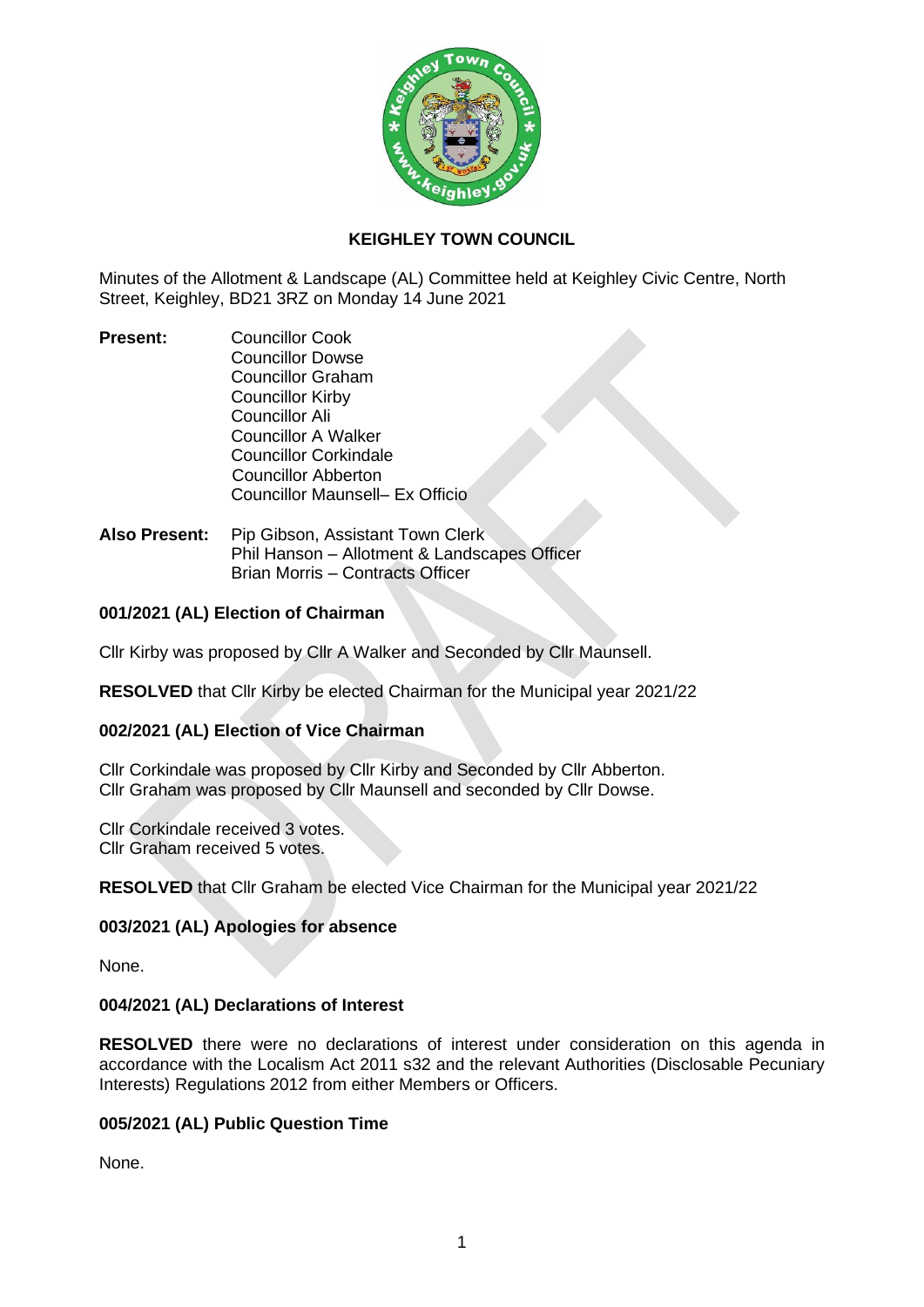### **006/2021 (AL) Minutes**

**RESOLVED** Referred back to office for amendments.

### **007/2021 Allotment Officers Report**

Councillors considered the written report from the Allotment & Landscapes Officer.

**RESOLVED** That Members note the progress being made on the installation of a new Viewing Platform at Damems Nature Trail.

**RESOLVED** That Members agree to replace the fence at Arncliffe with cost effective and environmentally friendly fencing created by the wattle process.

**RESOLVED** That Members agree to the creation of a nature reserve at East Morton Allotments.

**RESOLVED** That members agree the amended Allotment Surgery dates and that any future amendments are made by the office in liaison with the Committee members via email.

**RESOLVED** That Members note the progress made on other issues detailed in the report.

### **008/2021 (AL) Allotment Photo Competition**

Councillors considered the budget report presented by the Town Clerk.

**RESOLVED** Members note the update on the Allotment Photo Competition.

**RESOLVED** Members approve the following: That the Allotments and Landscapes Photo Competition includes the category " Gardens, Small Spaces and Landscapes within the Parish". Item 8.

**RESOLVED** that dates to open entries are amended to 30 June and ends 14 August 2021.

**RESOLVED** That a final list of categories for the photo competition be arranged via the ATC in consultation with Cllr Maunsell, Chris Graham and the Chair before the deadline.

# **009/2021 (AL) Guardhouse Allotment Site**

**RESOLVED** Deferred to next meeting to enable quotes to be sought.

# **010/2021 (AL) Future item for Agendas**

Councillors requested the following items be included on a future agenda

Thorne Wood and Damems Watching Brief Town Plan Budget Community Asset Transfer Update Tree Planting Update Guardhouse Allotment Site

**RESOLVED** the above items would be included on future agendas.

# **011/2021 (AL) Date of Next Meeting**